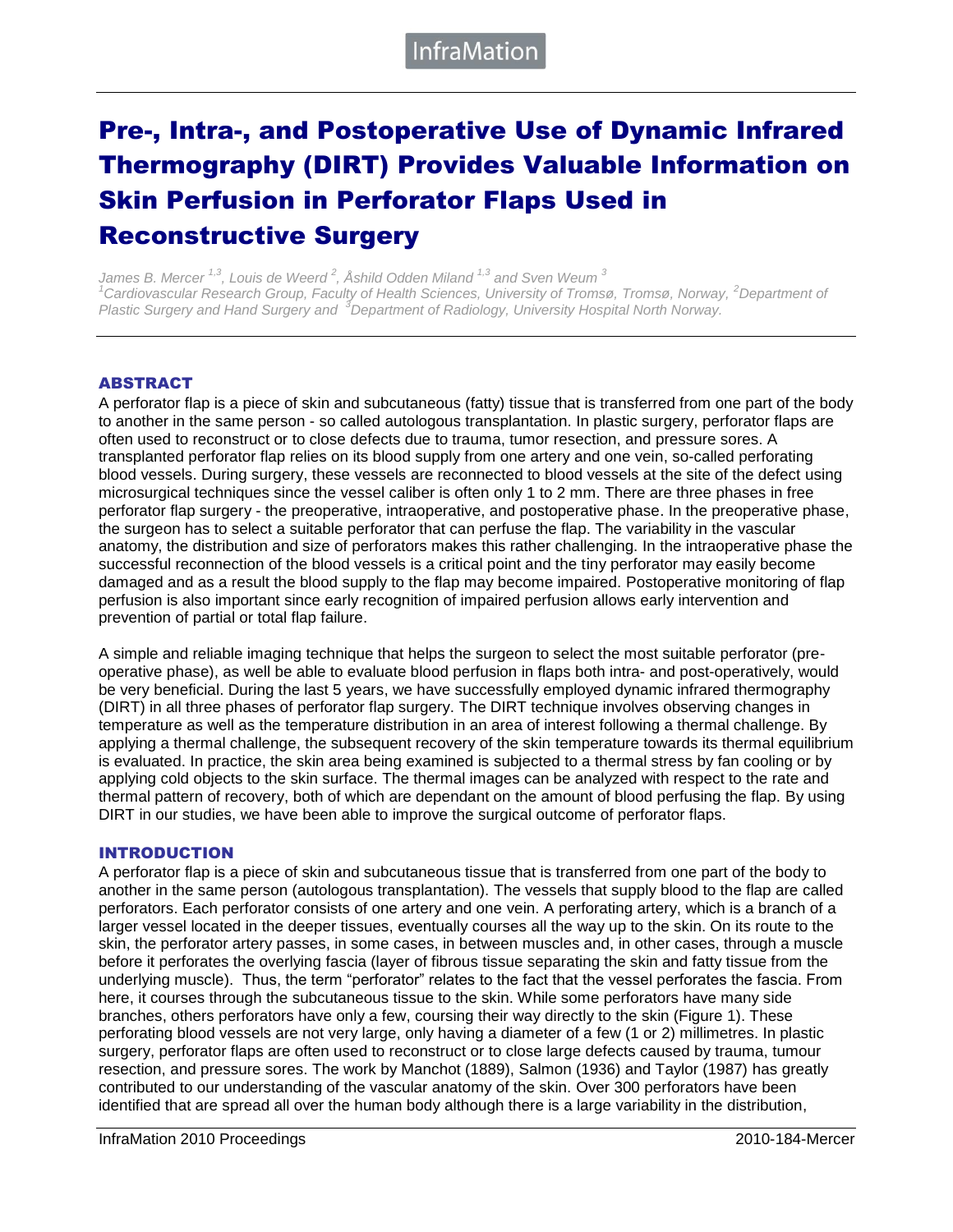number, and caliber of perforators for each anatomical area. In plastic and reconstructive surgery, perforator flaps have become increasingly popular during the last two decades. Their main advantage is that they do not include a muscle or fascia, thereby resulting in fewer post operative complications.

Earlier, it was thought necessary to include a muscle or fascia to guarantee the blood supply to the skin and subcutaneous fat, the advantage being that by including a muscle or fascia a large number of perforators were included. However, Koshima and Soeda (1989) demonstrated that a large piece of skin and subcutaneous fat from the lower abdomen could actually survive on only one tiny perforator. It is, however, crucial for survival of this tissue that the perforator has a good calibre. As mentioned before, there is for each anatomical area, a large variability in the distribution, number, and calibre of the perforators. Before one can harvest a perforator flap, it is important to have knowledge of the location of the most suitable perforator that will be used to perfuse the flap. Considering that tissue flaps in excess of 1 kg are often used in reconstructive surgery, it is obvious that the preoperative selection of a perforator –which will have the task of adequately supplying blood to the entire flap on its own—is critical to the survival of the transplanted flap of tissue.

Today, there are several imaging technologies available for the pre-operative identification of suitable perforating vessels for tissue transfer including Color Doppler ultrasound techniques as well as radiographic techniques such as multidetector CT (MDCT) angiography. Although the color Doppler ultrasound technique is very accurate in locating a suitable perforator, the examination may take up to 1 or 2 hours and is, in addition, very operator-dependent. The use of MDCT angiography is considered by many the "gold standard" in the preoperative mapping of perforators. This technique provides adequate information on the location, calibre, and course of the perforator artery. The use of this technique requires the use of ionizing radiation and intravenous contrast.

During the operation, the perforator has to be dissected free from the surrounding tissue. Only the preoperatively selected perforator is left intact, while all other perforators that normally contribute to the perfusion of the tissue are cut and sealed. The remaining uncut perforator, consisting of one artery and vein, is also called a pedicle. This pedicle ensures that the flap is still being supplied with blood (Figure 1). The perforator flap can be used to close or to restore a defect in close vicinity to the area where the flap has been harvested. In such a case, the pedicle can be left intact. In free perforator flap surgery, on the other hand, the pedicle has to be cut to enable the transfer of the flap to a defect at a longer distance. After the flap has been transferred, it is crucial for survival of the flap that the blood supply to the flap is re-established. Both the artery and the vein of the pedicle of the flap are re-connected (anastomosed) with the use of a microscope and microsurgical techniques to an artery and vein at the defect site in order to re-establish the blood supply to the flap.



The DIEP flap is a perforator flap



Fig. 1. *The schematic picture on the left demonstrates the principle of a perforator flap. The flap receives its blood supply from a perforator that passes through muscle and emerges from the source vessel that lies underneath the muscle. The photograph on the right shows a harvested abdominal flap (skin and fat tissue). The pedicle, which includes a perforating artery and vein, can be seen emerging from the underlying abdominal muscles.*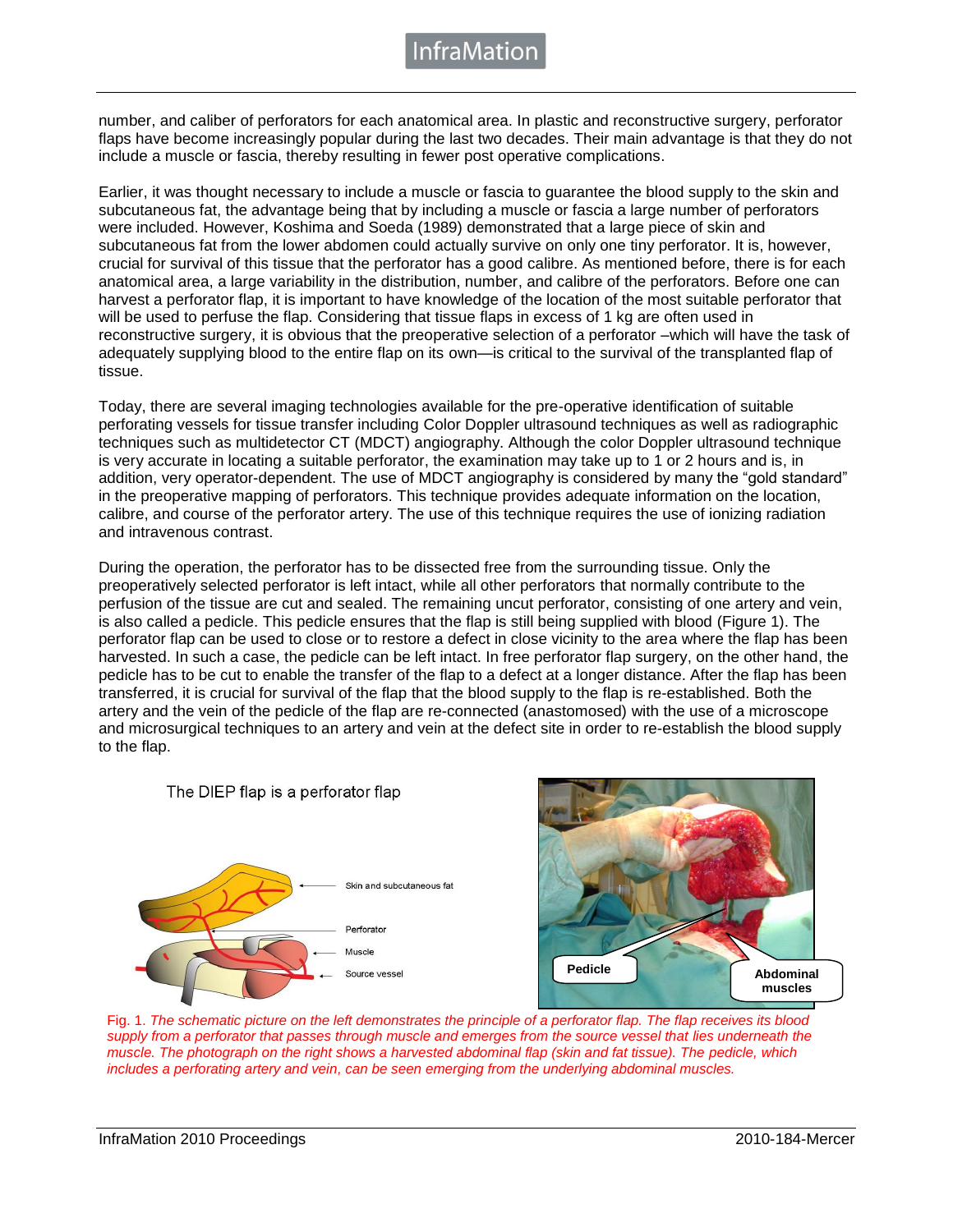nfraMatior

After the vessels have been connected, the flap will under normal circumstances become perfused with blood. The surgeon may be able to observe the reperfusion by a change in color or by bleeding from the edges of the flap. This requires, however, considerable experience. Problems with the connection of the vessels can cause an impaired arterial inflow or venous outflow. Suturing the flap into place may cause kinking, compression, or torsion of the pedicle and eventually lead to impaired perfusion of the flap, even to partial or total flap loss. There are currently no techniques that can provide the surgeon with continuous and real-time information of flap perfusion intraoperatively. Such a technique would be of enormous benefit as it would allow for instantaneous action by the surgeon when impaired perfusion occurs.

In the postoperative phase, it is important to monitor the perfusion status of the flap. If there are signs of arterial inflow or venous outflow problems, the patient should be re-operated as soon as possible. Early surgical re-intervention has shown that flaps can be salvaged. Clinical observation of color, turgor, and temperature is the most frequently used monitoring technique during the first postoperative days. The first days after surgery are particularly critical as circulatory problems appear to develop within the first 72 hours after the operation.

During the last 5 years, we have been using dynamic infrared thermography (DIRT) in all three phases of perforator flap surgery (de Weerd et al, 2006; 2009). Our studies have been a great help in improving the surgical outcome as well as improving our understanding of the perfusion physiology of perforator flaps. In this article we will describe the use of infrared thermography in so-called free perforator flap surgery by using the reconstruction of the female breast in patients who have previously lost a breast as a result of cancer surgery as an example.

#### THE DIEP FLAP AS A MODEL IN FREE FLAP SURGERY

Autologous breast reconstruction has become an integrated part in the overall treatment for breast cancer patients scheduled for mastectomy (removal of a breast). Many studies have demonstrated the psychological, cosmetic, and sexual benefits of post-mastectomy breast reconstruction. There are several ways to reconstruct a new breast. The use of the free Deep Inferior Epigastric Perforator (DIEP) flap, in which skin and subcutaneous tissue from the lower abdomen is transferred to the thoracic wall, has become an increasingly popular method for breast reconstruction after surgical treatment for breast cancer. Patients treated with this technique are especially pleased with the natural shape, soft consistency, and permanency of the aesthetic result.

The DIEP flap receives its blood supply from a perforator that arises from a source vessel called the deep inferior epigastric artery and vein. This source vessel lies under the muscle of the lower abdominal area. There are several perforators arising from the deep inferior epigastric system. During the preoperative planning, it is important to select only the most suitable perforator to guarantee adequate perfusion of the flap. The other perforators are cut and sealed. Finally, the "selected" perforator in its pedicle will also be cut when the flap is transferred from the lower abdomen to the thoracic wall. During this period, there will be no blood flow in the flap (Figure 2). The microsurgical reconnection of blood vessels at the thoracic area is timeconsuming and during this time period, the flap can be without any blood supply for as much as an hour.

After transfer, re-establishing blood circulation in the flap is a crucial step in the operative procedure. In this case, the vessels of the flap are anastomosed to the internal mammary vessels on the thoracic wall. This connection, called the microvascular anastomosis, is the most critical procedure during the operation. Normally, clinical monitoring of flaps relies on skin colour, capillary refill, and turgor to provide visual evidence of flap perfusion. Recognising the visual cues of a failing flap early enough to successfully salvage the tissue requires considerable clinical experience. A number of monitoring techniques have been devised to facilitate the early detection of poor flap perfusion, allowing prompt surgical intervention where necessary. However, the use of these monitoring techniques is restricted to the postoperative phase and they cannot easily be used during the operation. Salmi et al (1995) were the first to report the use of infrared thermography for postoperative monitoring of free flaps. The Department of Plastic Surgery at the University Hospital of North Norway has a leading position in breast reconstruction in Norway. In this article, we will describe how dynamic infrared thermography can be used not only for post-operative monitoring of flap perfusion, but can also provide valuable information to the surgeon both pre-and intra-operatively.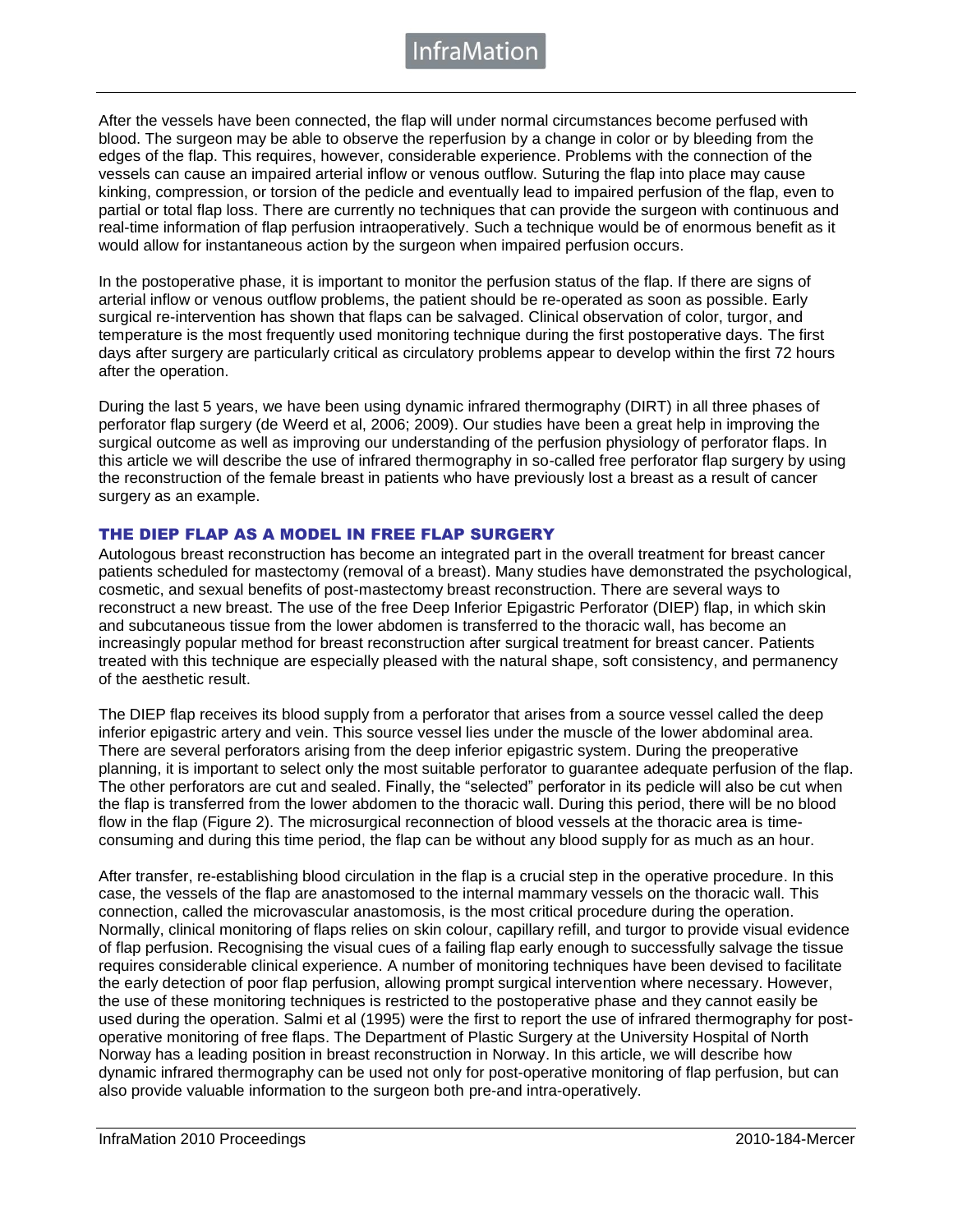### าfraMatio



Fig. 2. *Schematic diagram describing concept of autologous breast re-construction.*

#### PRE-OPERATIVE USE OF DIRT

Meticulous planning during the preoperative phase is a prerequisite for successful perforator flap surgery. The surgeon has to make an exact evaluation of the total volume of subcutaneous tissue needed to allow for the reconstruction of an aesthetically-pleasing breast. Some patients are reluctant to have a reduction of the remaining healthy breast. In these cases, it may be necessary to harvest a flap as large as possible from the lower abdomen to match the other breast. As mentioned, only one of the many perforating blood vessels supplying the skin and underlying fatty tissue will be selected and carefully dissected out during the preparation of the abdominal flap prior to transfer and reconstruction of the new breast. All the other vessels are cut and sealed. The key issue during the preoperative phase is to select the most suitable perforator to perfuse the flap. While there are several complex imaging techniques available such as multi detector computer tomography (MDCT), these are costly and often involve exposing patients to radiation. Our studies revealed that dynamic infrared thermography (DIRT) provides a good alternative method for the preoperative selection of suitable perforators

The technique we use is quite simple. It is based on the fact that the most powerful perforators transport heat from the deeper warmer tissue to the skin surface. The locations of perforators can be observed on the abdominal skin surface with the infrared camera as hot spots. In order to identify such hot spots, we deliver a cold challenge to the exposed abdominal area by blowing air at room temperature over the abdomen for a period of 2 minutes using a desk top fan. The examination takes place in a special examination room with a room temperature of 22-24°C, constant humidity, and air circulation. The fan cooling causes a general cooling of the abdominal skin that is well within the physiological range. Following cessation of cooling the abdominal skin rapidly rewarms on its own. Here we continuously monitor the rate and pattern of rewarming which with an IR camera. This is a key point of the whole examination. The strongest perforators can be identified as the most rapidly returning hot spots (Figure 3).

During a DIRT examination, differences in the rate and pattern of rewarming between hot spots became apparent. Hot spots with a rapid rewarming appeared as bright hot spots on the thermal image. These hot spots were all associated with an arterial sound that could be heard with the aid of a small handheld Doppler device (a non-invasive method to measure the microcirculatory blood flow in, for example, the skin, based on the fact that light impinging any moving scattering object undergoes a very small frequency shift, known as the Doppler effect). The brightness of the hot spot was positively correlated to the volume of the audible Doppler signal. The results from the analysis of the DIRT examination revealed a large variability in the number and position of hot spots between the left and right side of the abdomen in an individual patient. There was also a large variability in the number and position of hot spots between different patients. With the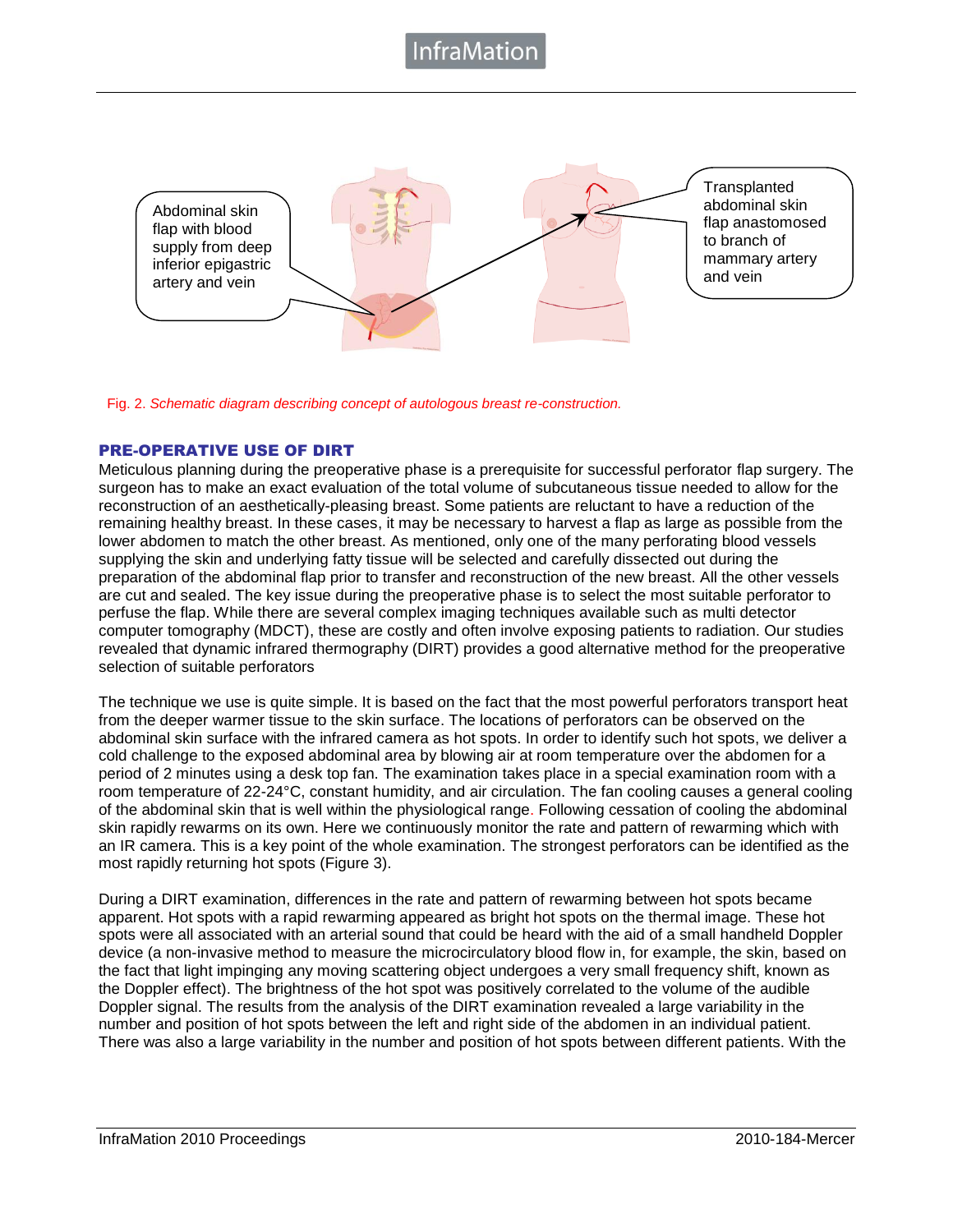### nfraMation



*Fig. 3. A: photograph of lower abdomen. The 4 black circles mark the location of small pieces of metal tape used as reference points in the IR images. B. IR thermal image prior to abdominal cooling. C: IR thermal image at end of 2 min cooling period. Following the abdominal cooling the skin temperature rapidly rewarms (D and E). The locations of two strong hot spots are indicated in E. In panel F each black spot marked with an X indicated where a strong arterial sound can also be heard at the hot spot with a Doppler ultrasound instrument.*

experience we have gained using DIRT in preoperative planning over the last few years, we have come to the conclusion that the identification of a suitable perforator needs to fulfil the following criteria:

- 1. A rapidly appearing hot spot after the cold challenge
- 2. This hot spot is associated with an audible Doppler sound
- 3. The perforator is not located at the edge of the flap

In a few patients, we also performed MDCT scans. All the perforators as selected from the DIRT examinations could be related to a clearly visible perforator on the MDCT scan.

#### INTRA-OPERATIVE USE OF DIRT

After the flap has been harvested from the abdominal area, it is without any blood perfusion for a period of time before the vessels are connected to the mammary vessels. During this time period which may be as much as an hour, the non-circulated flap cools down. Following completion of the microsurgical reconnection procedure, we continuously monitor the skin surface temperature of the flap with an IR camera. A fast and overall rewarming of the cooled down flap indicates that an adequate arterial inflow and venous drainage has been re-established. Thus, the thermal dynamics of the rewarming process, shown by its rate and change in thermal pattern, can be easily registered with the IR camera. (Figure 4)

The rapid appearance of a hot spot on the flap clearly indicates where the rewarming starts. If, for some reason, there is either a partial or total obstruction of arterial inflow, for example by kinking or external compression of the feeding vessels, this can be quickly registered with infrared thermography. During such an event, a poor rate and pattern of rewarming can immediately be detected from the infrared images. The changes in the thermal images are so rapid that they always preceded those registered by clinical observations, thereby permitting a rapid corrective response. In some cases, an additional (2nd.) recipient vein is also anastomosed to another vein to help improve venous drainage. An improvement in rate and pattern of rewarming of free DIEP flaps is often seen after an additional venous anastomosis is opened. After the successful reestablishment of blood circulation to the transferred flap, the flap is then modeled to form the correct shape of the new breast. Since the remodeling process requires the flap to be physically manipulated,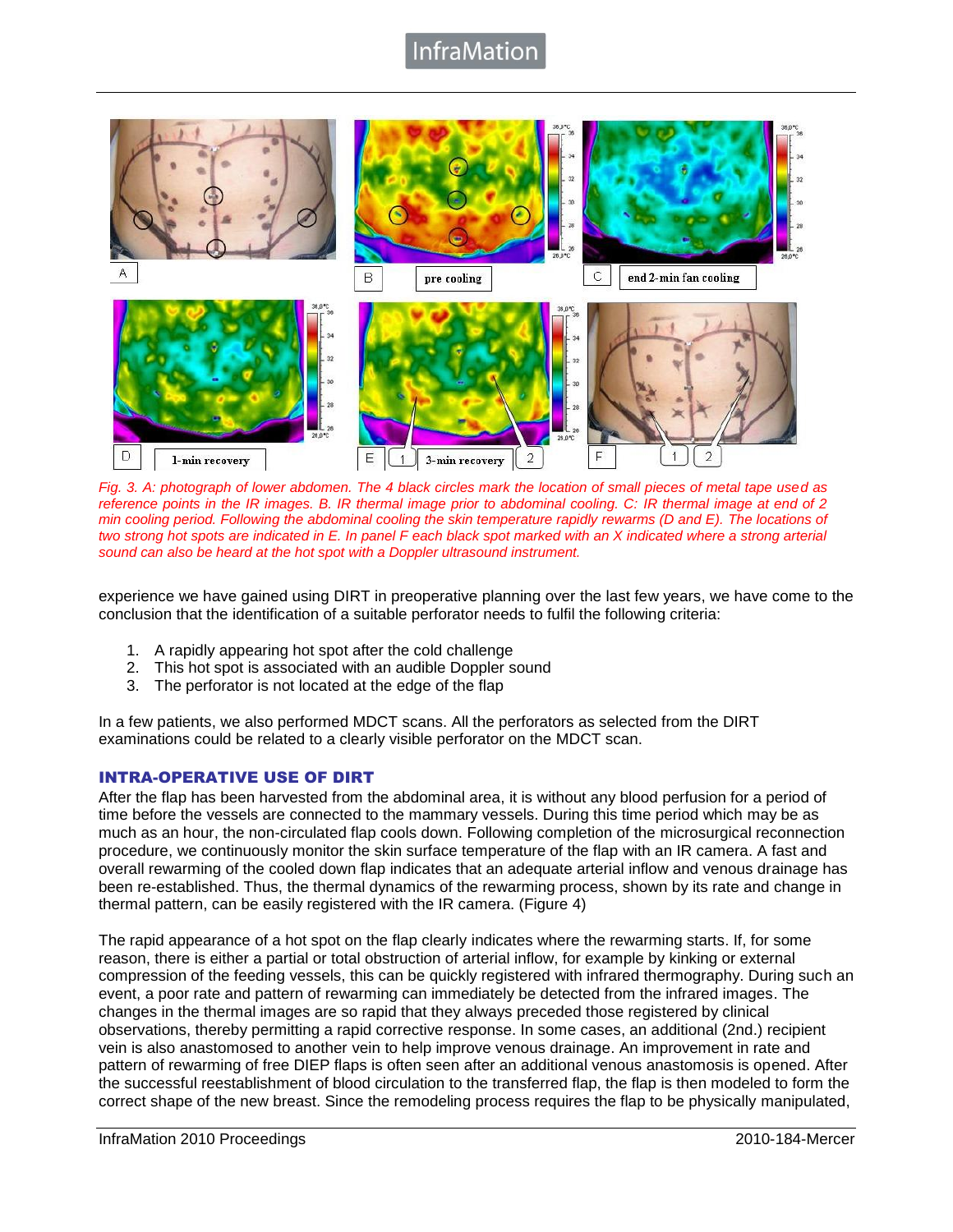

*Fig. 4. Left Panel: A series of IR thermal images illustrating rewarming of a free DIEP flap following the successful completion of the microsurgical anastomotic procedure. Note the rapid appearance of hot spots. Right Panel: Final test at end of surgery. Cooling of the newly modeled breast with a metal plate at room temperature. Rapid return of warm spots indicates adequate perfusion.*

there is always a risk of damaging or compromising the newly established blood supply. To ensure that circulation is not impaired during the modeling process; we continuously monitor the temperature of the flap. A compromised blood flow can easily and rapidly be detected from resultant changes in the thermal images.

Following the initial anastomotic procedure, as well as at various stages during the modeling process and at the end of the operation, we test that the reestablished blood supply is adequate by carrying out minor cold challenge tests (local skin cooling) either by lightly applying a cool metal surface to the skin for a few seconds or simply by washing the new flap with physiologic saline solution at room temperature. Both procedures cause a skin cooling which, if blood perfusion is adequate, is followed by a rapid appearance of hot spots as the flap spontaneously rewarms.

#### POST-OPERATIVE USE OF DIRT

Although intra-operative monitoring is of uttermost importance, in the post-operative phase, perfusion problems may occur as well. Flap monitoring in this phase is therefore necessary. DIRT has been shown to be a reliable, easy, and non-invasive method to monitor flap perfusion post-operatively (Figure 5). We employ cold challenges and recovery protocols routinely in the days following reconstructive surgery to ensure the new breast is adequately perfused. Our experiences with the technique are positive. In addition, patients find the infrared thermal images easy to understand which gives them extra reassurance in the days following their surgery

#### **SUMMARY**

The preoperative use of DIRT allows for a qualitative assessment of perforators to the DIEP flap providing valuable information that helps in planning and designing this flap. The intraoperative use of DIRT can provide the surgeon with valuable information on flap perfusion during free perforator flap surgery. The postoperative use of DIRT revealed that the perfusion of free DIEP flaps during the first postoperative week is a dynamic process. Although, not discussed in detail in this article, we have been able to show with DIRT that the perfusion of a newly transferred tissue flap has a stepwise progression at different tissue levels, each with its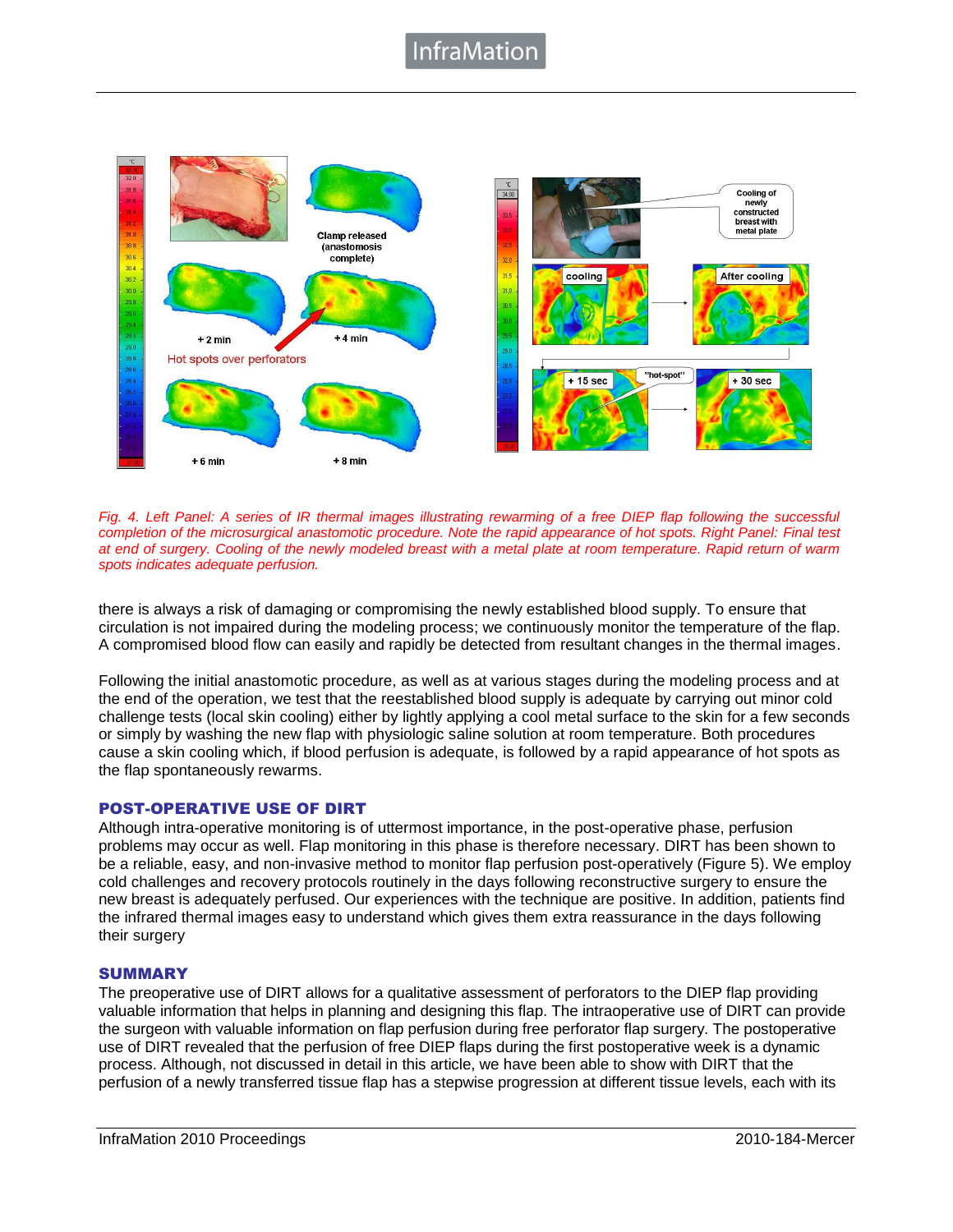## **InfraMatior**



*Fig.5. Reconstruction of left breast. Infrared thermal images showing the improvement in blood perfusion in a free DIEP flap at 1, 3 and 6 days after surgery. Note that part of the newly constructed breast is less well perfused at end of operation (indicated by blue area), but improves in the days following the operation (appearance of new hot spots).*

own time sequence and with the midline as an area of resistance for circulation (see de Weerd et al 2009 for further details on this point).

#### REFERENCES

de Weerd, L., Mercer, J.B., and Bøe Setså, L. "Intraoperative dynamic infrared thermography and free-flap surgery". Annals of Plastic Surgery vol 57(3); pp279-84, 2006.

de Weerd, L., Weum, S., and Mercer, J.B. "The value of dynamic infrared thermography (DIRT) in perforator selection and planning of DIEP flaps". Ann Plast Surg vol 63(3); pp274-279, 2009.

de Weerd, L., Odden Miland, Å., and Mercer, J.B. "Perfusion dynamics of free DIEP and SIEA flaps during the first postoperative week monitored with dynamic infrared thermography (DIRT)". Annals of Plastic Surgery; vol 62(1); pp40-47, 2009.

Koshima I and Soeda S. "Inferior epigastric artery skin flaps without rectus abdominis muscle"; Br J Plast Surg; vol 42; pp645-648, 1989.

Salmi AM, Tukiainen E, and Asko-Seljavaara S. "Thermographic mapping of perforators and skin blood flow in the free transverse rectus abdominis musculocutaneous flap"; Ann Plast Surg vol 35; pp159-164, 1995.

Salmon M. Artères de la peau.. Maisson et Cie, Paris, 1936.

Taylor GI and Palmer JH. "The vascular territories (angiosomes) of the body: experimental study and clinical applications"; Br J Plast Surg.; vol 40; pp113-141, 1987.